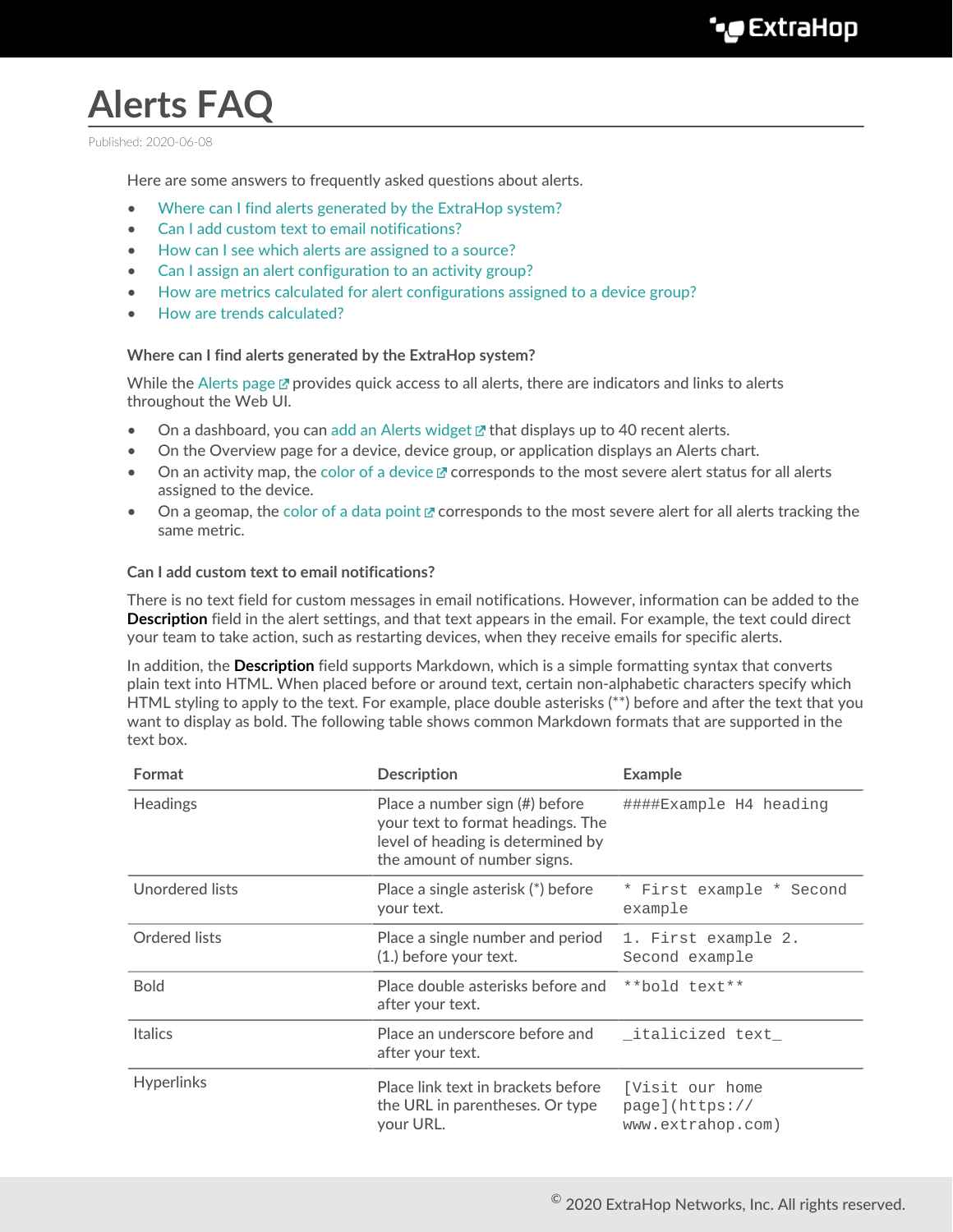### **∙.e** ExtraHop

| Format             | <b>Description</b>                                                                                                                                                                                | <b>Example</b>                                     |
|--------------------|---------------------------------------------------------------------------------------------------------------------------------------------------------------------------------------------------|----------------------------------------------------|
|                    | Links to external websites open in https://www.extrahop.com<br>a new browser tab. Links within<br>the ExtraHop Web UI, such as<br>dashboards or custom pages,<br>open in the current browser tab. |                                                    |
| <b>Blockquotes</b> | Place a right angle bracket and a<br>space before your text.                                                                                                                                      | On the ExtraHop website:                           |
|                    |                                                                                                                                                                                                   | > Access the live demo<br>and review case studies. |
| Monospace font     | Place a backtick (`) before and<br>after your text.                                                                                                                                               | example code block`                                |
| Emojis             | Adding emojis in Markdown<br>syntax is unsupported; however,<br>you can copy and paste a Unicode<br>emoji image into the text box.                                                                |                                                    |
|                    | See the Unicode Emoji Chart <b>Z</b><br>website for images.                                                                                                                                       |                                                    |

#### <span id="page-1-0"></span>**How can I see which alerts are assigned to a source?**

You can find alert assignments from the Overview page for a source.

- From a device Overview page, click **Edit Assignments**.
- From a device group Overview page, click **Assignments** from the top-right corner.
- From an application or network Overview page, click **Alerts** from the top-right corner.

A window that contains the following alert assignment information is displayed:

- Alert configurations directly assigned to the source.
- Alert configurations assigned through a device group.
- Alert configurations globally assigned to the source.
- Alert configuration status.

From the window that contains the alert information, you can remove an alert assignment from the source by clicking the remove (X) icon next to the alert name. If the alert has been assigned globally to all applications or devices, you cannot remove the assignment from an individual source.

#### <span id="page-1-1"></span>**Can I assign an alert configuration to an activity group?**

You cannot assign an alert to an activity group. However, you can [create a custom dynamic device group](https://docs.extrahop.com/8.1/create-device-group/#create-a-dynamic-device-group)  $E$ that contains devices with specified protocol activity. For example, if you want an alert to monitor HTTP processing time on any device, assign the alert to a dynamic device group that contains all devices with HTTP server traffic.

#### <span id="page-1-2"></span>**How are metrics calculated for alert configurations assigned to a device group?**

If you assign an alert to a device group, it is equal to assigning the alert to each device in the group. If you want to aggregate metrics across all of the members of a group, you can create an application that consolidates the devices into a single metric source, and then assign the alert to that application.

#### <span id="page-1-3"></span>**How are trends calculated?**

The ExtraHop system calculates trends by looking at historical data and establishing a baseline. Trendbased alerts are well suited for metrics where meaningful thresholds are difficult to define, such as errors.